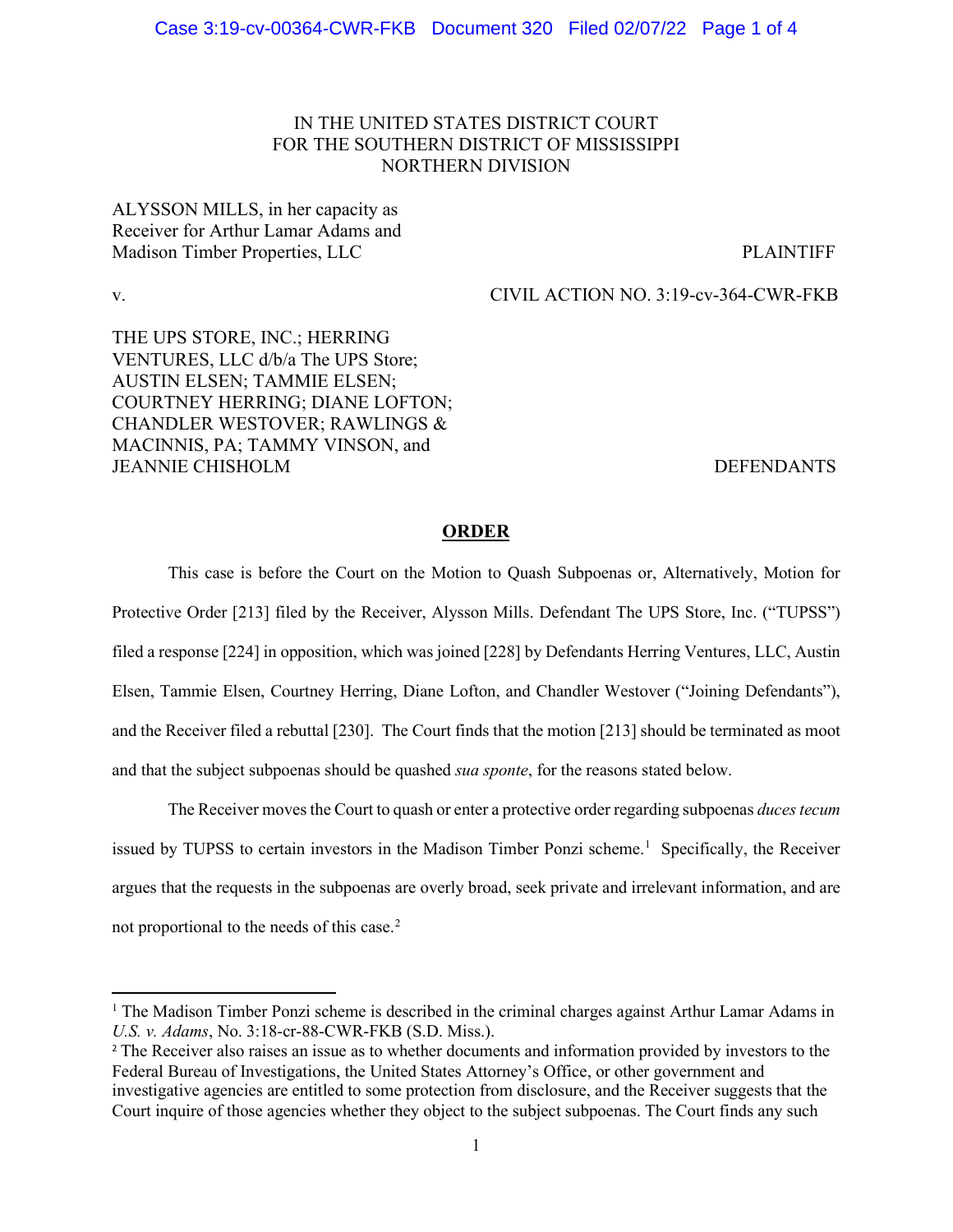#### Case 3:19-cv-00364-CWR-FKB Document 320 Filed 02/07/22 Page 2 of 4

TUPSS and Joining Defendants contest whether the Receiver has standing under Fed. R. Civ. P. 45 to file a motion to quash these subpoenas served on non-parties. However, it is unnecessary to decide that issue. The Receiver has also requested a protective order under Fed. R. Civ. P. 26(c). And "a party has standing to move for a protective order pursuant to Rule 26(c) seeking to limit the scope of discovery, even if the party does not have standing pursuant to Rule 45(d) to bring a motion to quash a third-party subpoena." *Bounds v. Capital Area Family Violence Intervention Center, Inc.*, 314 F.R.D. 214, 218 (M.D. La. 2016). Accordingly, the Court finds that the Receiver has standing under Fed. R. Civ. P. 26(c) to file a motion for protective order seeking to limit the scope of discovery.

Regarding the scope of discovery, Fed. R. Civ. P. 26(b) provides that "[p]arties may obtain discovery regarding any nonprivileged matter that is relevant to any party's claim or defense and proportional to the needs of the case, . . . ." The Receiver argues that the documents subpoenaed by TUPSS are not relevant to any claim or defense in this case. TUPSS counters that the documents sought are relevant to various claims and defenses, especially those related to damages. The Receiver essentially contends *inter alia* that the defenses on which the subpoenas seek documents and information are not viable or legally cognizable defenses. However, unless and until the district judge rules that the defenses are not viable or legally cognizable, TUPSS and the Joining Defendants are entitled to conduct discovery on the defenses they are asserting in this case.

Having reviewed the document requests in the subject subpoenas, the Court finds that they are relevant, at a minimum, to defenses asserted by TUPSS in this case.<sup>[3](#page-1-0)</sup> Further, the Court finds that the requests are proportional to the needs of this case and that they are not overly broad, except for Request

inquiry to be unnecessary. Although certain privileges and protections may apply to those agencies' files, those privileges and protections do not apply to the investors' own documents merely because they may have provided them to those agencies.

<span id="page-1-0"></span><sup>&</sup>lt;sup>3</sup> As for the Receiver's argument that some requests in the subpoenas seek private information (specifically, financial, accounting, and tax documents and information), the Receiver has no standing to assert this objection. *Frazier v. RadioShack Corp.*, No. 10-855, 2021 WL 832285, at \*1 (M.D. La. Mar. 12, 2012) ("[A] plaintiff cannot challenge a Rule 45 subpoena directed to a third party on the basis that it violates another person's privacy rights . . . ."). The Court notes, however, that the information is relevant and discoverable and that such information may be protected from public disclosure by the subpoenaed investor designating the information as confidential under the protective order already entered by this Court.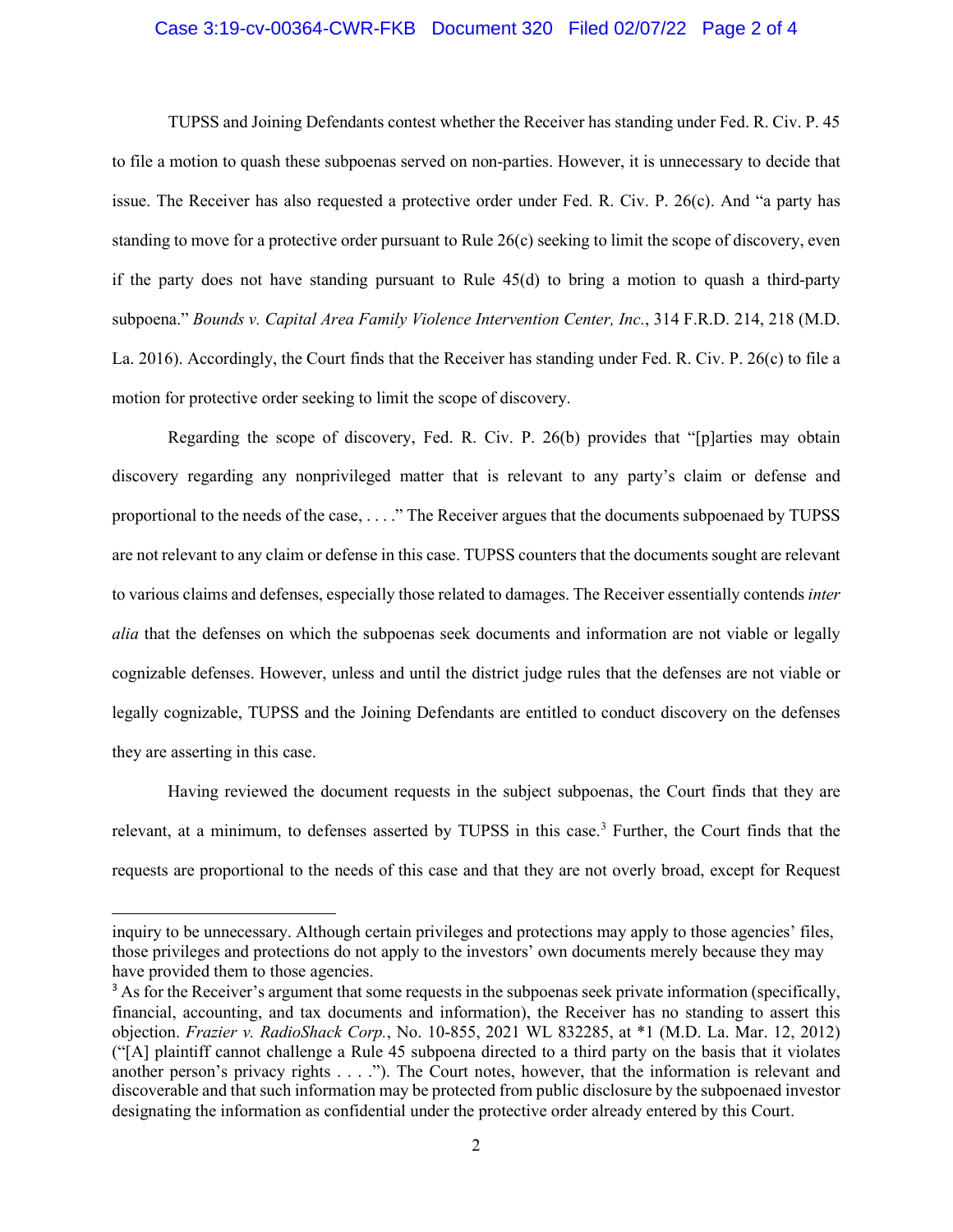#### Case 3:19-cv-00364-CWR-FKB Document 320 Filed 02/07/22 Page 3 of 4

No. 13. Therefore, considering the arguments made by the Receiver, the Court would deny the motion as to Request Nos. 1-12 in the subject subpoenas, but would grant it as to Request No. 13.

However, considering the Case Management Order now governing discovery in this case, the Court finds that the subpoenas should be quashed and that the Receiver's motion is, therefore, moot. After these subpoenas were issued and the instant motion was filed, this Court created a new case for consolidated discovery in cases filed by the Receiver. *See In Re Consolidated Discovery in Cases Filed by Alysson Mills, in Her Capacity as Receiver for Arthur Lamar Adams and Madison Timber Properties, LLC* ("*In Re Consolidated Discovery*"), Civil Action No. 3:22-cv-36-CWR-FKB. The purpose of consolidating discovery in the Receiver's cases was to avoid duplicative discovery, including duplicative subpoenas to Madison Timber investors. To that end, the Court entered a Case Management Order in *In Re Consolidated Discovery*, which sets forth a procedure for Madison Timber investors to be served with only one subpoena. *See In Re Consolidated Discovery*, at [7] at 3-4. To avoid duplicative discovery and since TUPSS will have another opportunity to seek documents from investors, the subject subpoenas should be quashed[.4](#page-2-0)

IT IS, THEREFORE, ORDERED AND ADJUGED that the Receiver's Motion to Quash Subpoenas or, Alternatively, Motion for Protective Order [213] is hereby terminated as moot, and for the reasons stated above, the Court orders *sua sponte* as follows:

- 1. The subpoenas previously issued by TUPSS to Madison Timber investors are hereby quashed.
- 2. With respect to any documents TUPSS received in response to the subject subpoenas prior to entry of this Order, TUPSS must return to each producing investor all documents produced by that investor. If TUPSS receives any additional documents in response to the subject subpoenas after entry of this Order, TUPSS must likewise return those documents to the producing investor. Along with the documents, TUPSS must also provide each producing investor with a

<span id="page-2-0"></span><sup>4</sup> The Receiver also raises a concern in the motion [213] regarding the number of investor depositions. Pursuant to the governing Case Management Order, discovery is presently in Phase I, which is limited to initial disclosures, written discovery, and subpoenas *duces tecum* only. *See In Re Consolidated Discovery*, at [7] at 2. Depositions will not be allowed until Phase II. Accordingly, issues related to investor depositions are not ripe at this time; the Court will afford the Receiver an opportunity to file any motions related to investor depositions at a later date.